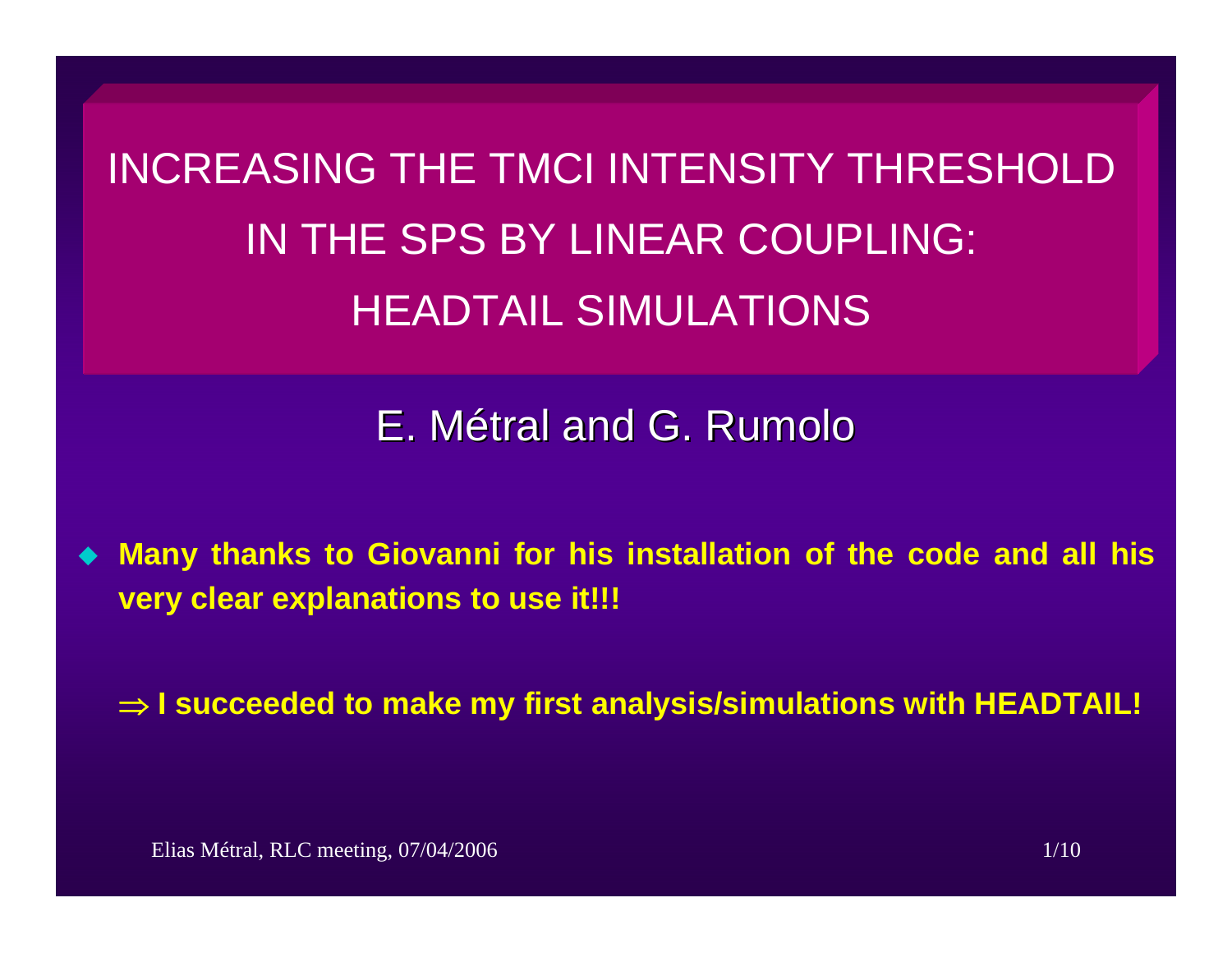- **It is a follow-up of the RLC presentation on 20/01/2006 (same parameters as for the other simulations on the time evolution)**
	- **Interaction with a Broad-Band impedance**
	- **Linear coupling between the transverse planes**
	- **0 chromaticity**
	- $\blacksquare$ **No space-charge**

$$
\sigma_t = 0.7 \text{ ns} \quad R_y = 20 \text{ M}\Omega/\text{m} \quad Q = 1 \quad f_r = 1 \text{ GHz}
$$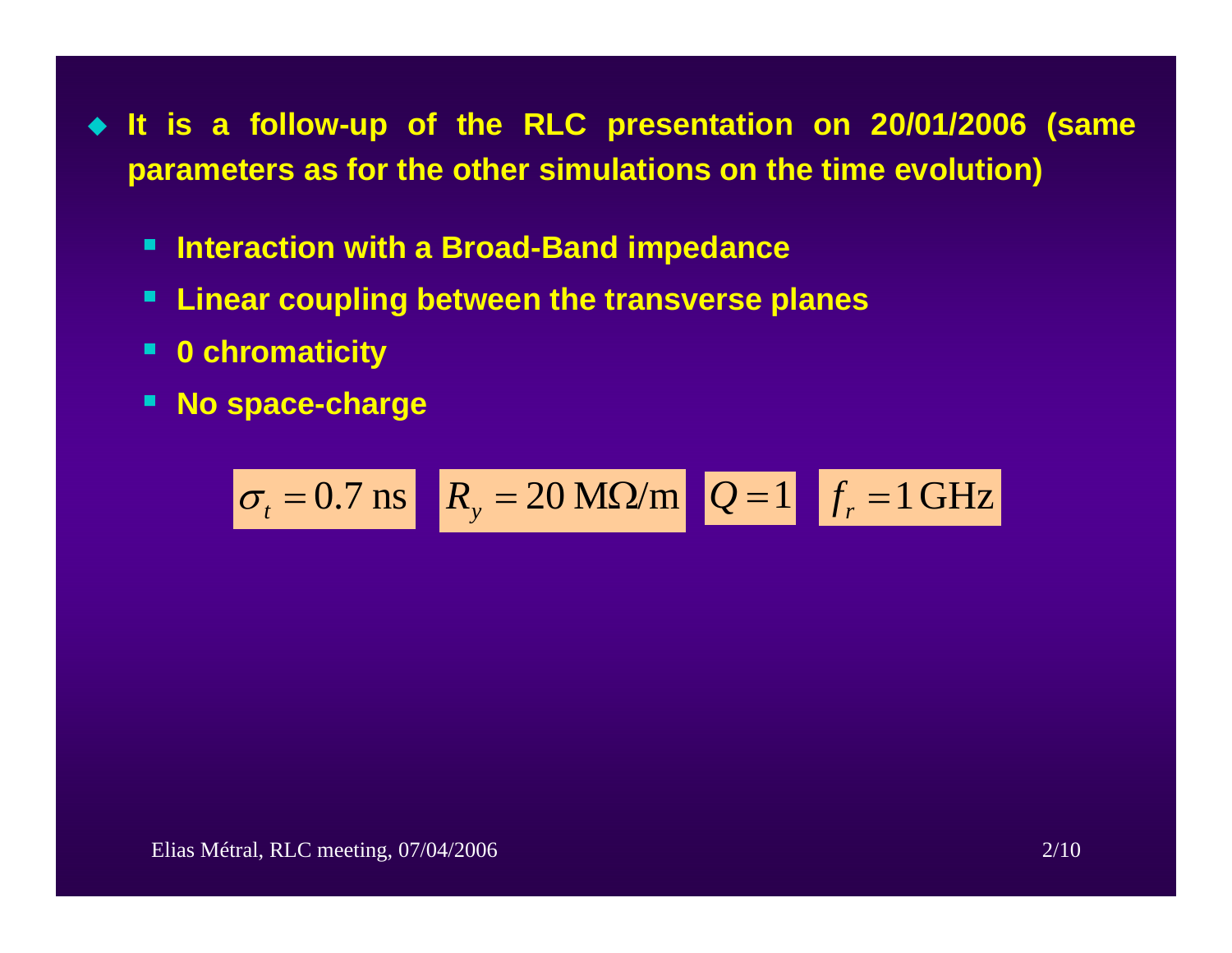## **SLIDE OF 20/01/06**



⇒ **The intensity threshold is increased in a flat chamber by**

**- The vertical Yokoya factor in the V-plane**

**- Slightly more than the horizontal Yokoya factor in the H-plane (it is not suppressed and the effect of the detuning impedance, if any, seems small and in the plane of higher threshold)**

⇒ **This is the starting point for our study on the effect of linear coupling**

Elias Métral, RLC meeting, 07/04/2006 3/10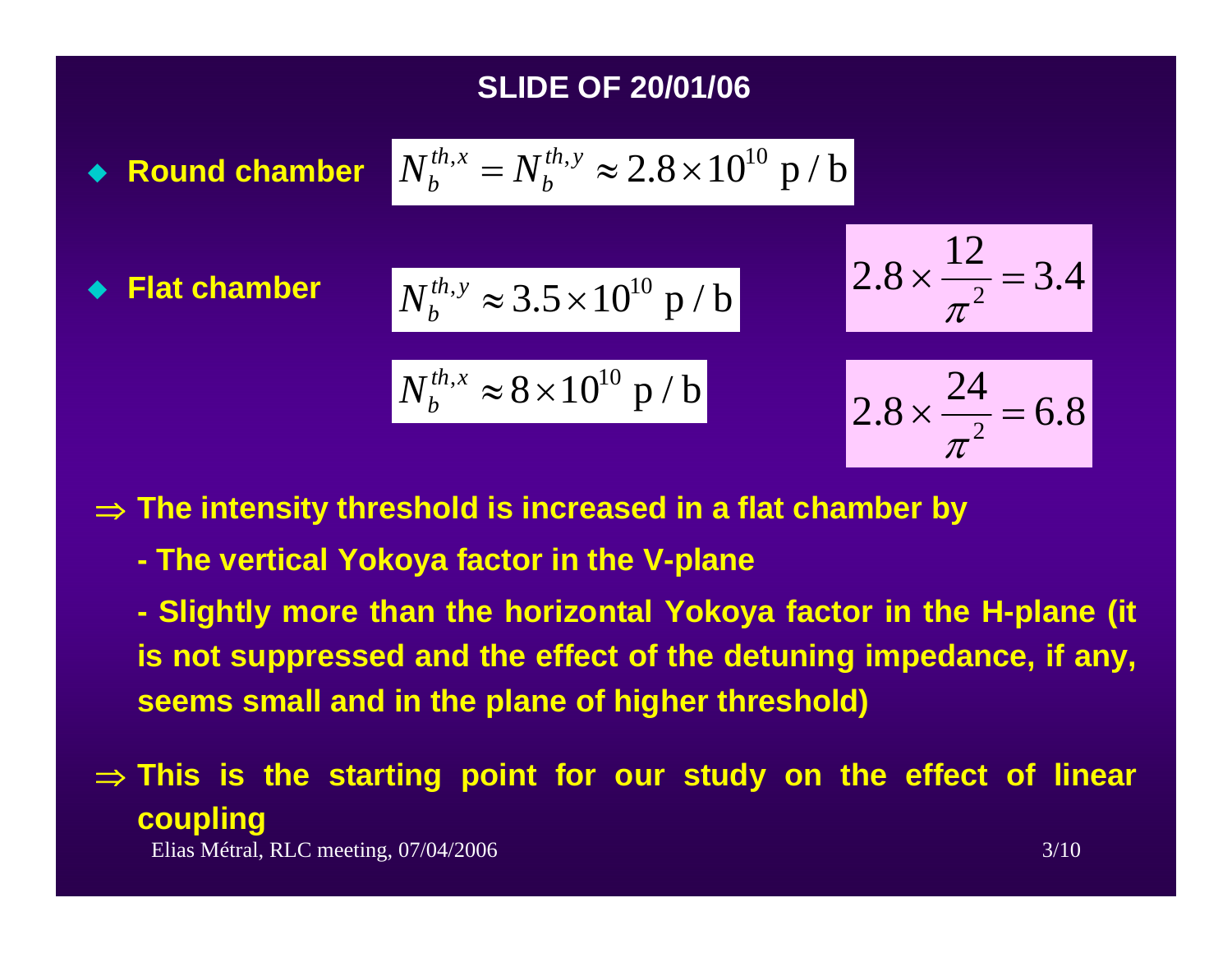

 $\Rightarrow$  Gain in intensity of  $\left|N_{h}^{y,win}\right|/N_{h}^{y,winout} \approx 36\%$ *y without b*  $N_b^{y, with}$  /  $N_a^y$ 

п **Reminder: For instance, to go from nominal to ultimate, 48% are needed**

Elias Métral, RLC meeting, 07/04/2006 4/10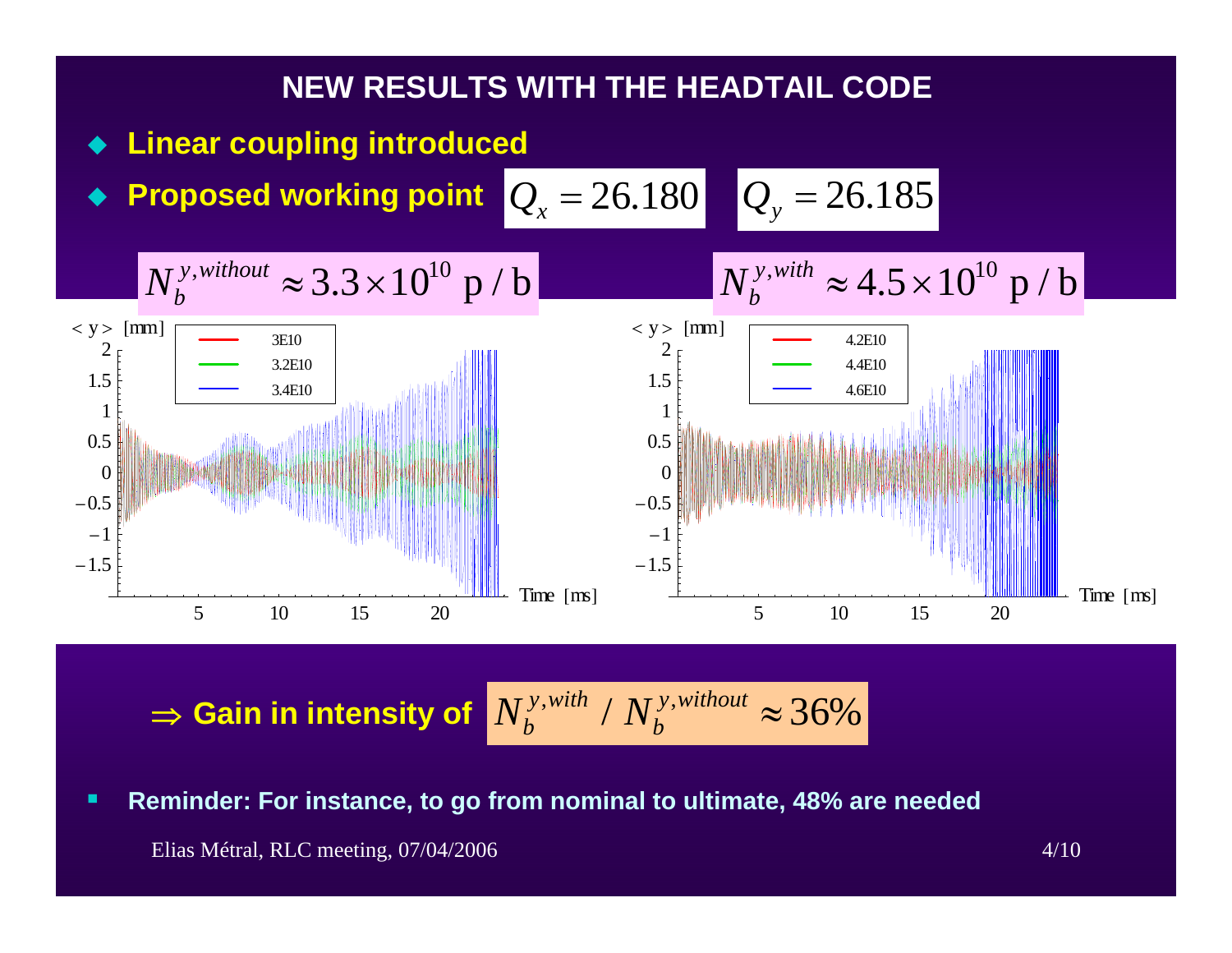### **COMPARISON WITH A PREVIOUS ANALYTICAL PREDICTION (1/2)**

- **Linear coupling is used in the PS since many years to damp a headtail instability (First paper published with this idea + analytical predictions in 1997 )**
	- **In 1989, a coherent instability of the quadrupolar mode type driven by ions from the residual gas has been observed by D. Mohl** *et al***. in the CERN-AA and successfully cured by adjusting both tunes close to 2.25**
	- **In 1993, a single-bunch instability of the dipolar mode type driven by the resistive wall impedance has been observed by R. Cappi in the CERN-PS and "sometimes cured" by adjusting both tunes close to 6.24**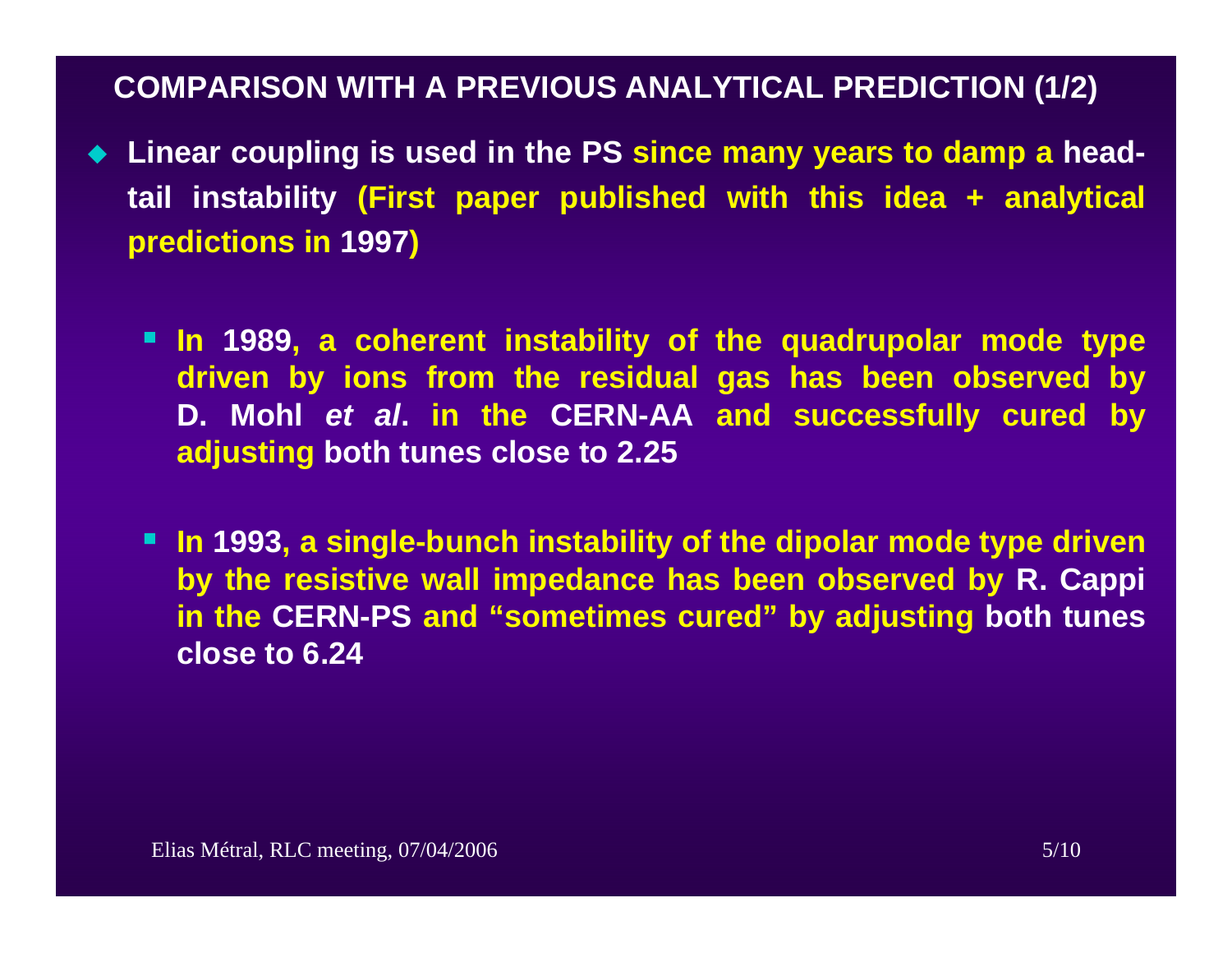#### **COMPARISON WITH A PREVIOUS ANALYTICAL PREDICTION (2/2)**

- $\blacklozenge$ **Idea to use linear coupling also for TMCI (paper published in 1999)**
- ♦ **Also proposed for the "TMCI-like" instability due to e- cloud as the horizontal "impedance" is much smaller than the vertical one in 2/3 of the SPS, i.e. in the dipole-field regions (Ecloud'02 workshop )**

⇒ **Could replace the use of chromaticity or help to reduce the value of the chromaticity (which is better for the lifetime)**

**Approximate gain in intensity (if same chromaticities, same tunes and** 

$$
N_b^{y, with} = N_b^{y, without} \times \frac{2 \lambda}{\lambda + 1}
$$

**(see Ecloud'02 workshop)** 

**If, as in the present case,** λ

 $= \lambda Z_x |_{\mathcal{E}} \Rightarrow$ 

*Z y*

$$
\approx 8 / 3.5 = 2.28 \Rightarrow
$$
 Gain in intensity of 39%

Elias Métral, RLC meeting, 07/04/2006 6/10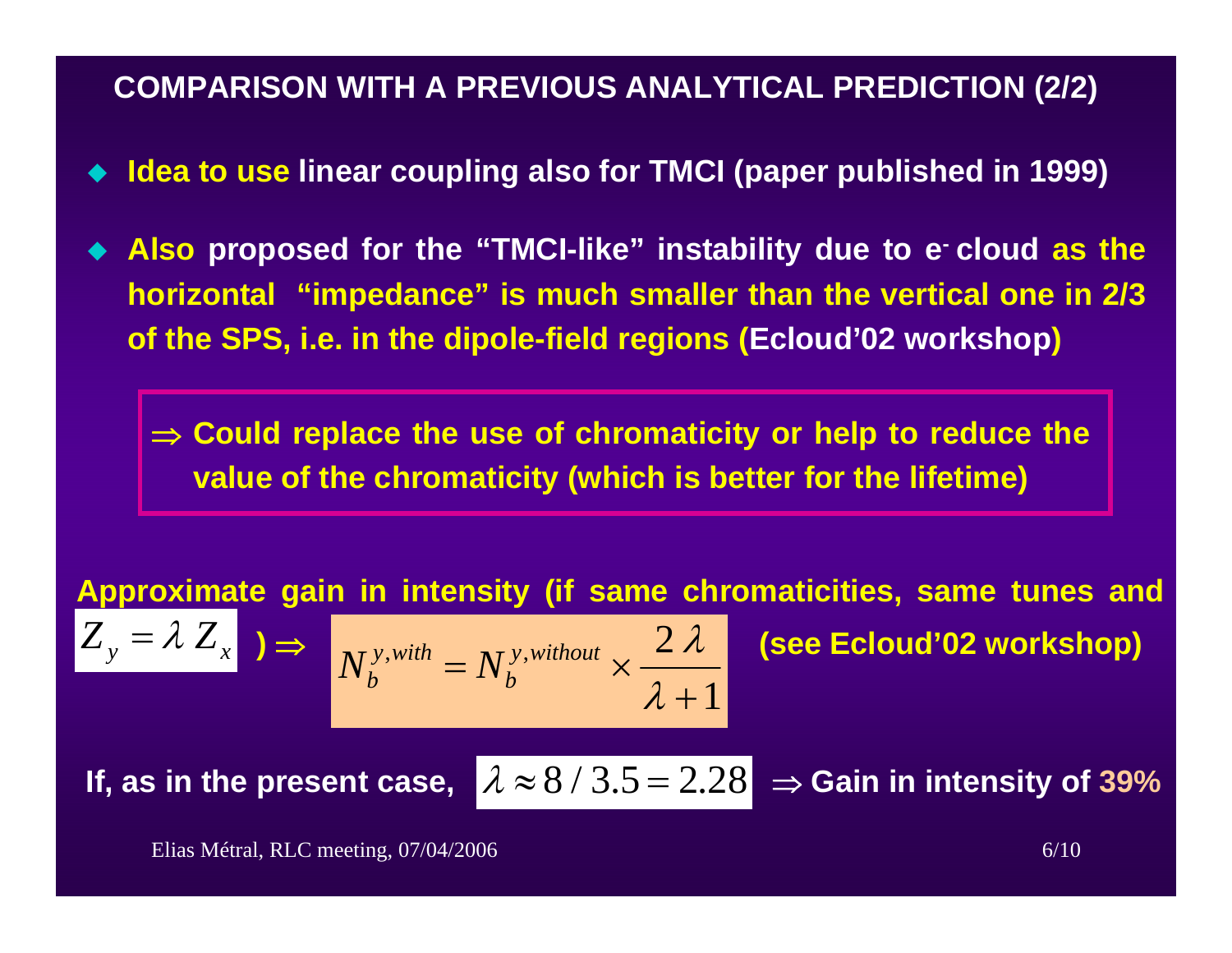# **OBSERVATIONS OF THE BENEFICIAL EFFECT OF LINEAR COUPLING IN OTHER MACHINES (Slide of a PS seminar in 2000)**

# **LANL-PSR (from B. Macek)**

"Operating at or near the coupling resonance  $\left[{\mathcal{Q}_h} - {\mathcal{Q}_v} = 1\right]$  with a skew  $\epsilon$ **quad is one of the most effective means to damp our 'e-p' instability"** − *Q v*  $=1$ 

 **BNL-AGS (from T. Roser)**  $Q_h = 8.845$   $Q_v = 8.890$ 

**"The injection setup at AGS is a tradeoff between a 'highly coupled' situation, associated with slow loss, and a 'lightly coupled' situation where the beam is unstable (coupled-bunch instability)"**

**CERN-SPS (from G. Arduini)**

 $Q_{h} = 26.62$  *Q*<sub>*v*</sub> = 26.58

**"A TMCI in the vertical plane with lepton beams at 16 GeV is observed. Using skew quads ('just turning the knobs'), gains in intensity of about 20-30%, and a more stable beam, have been obtained"**

**=> MDs are foreseen to examine these preliminary results in detail**

 **CERN-LEP (from A. Verdier)**  $Q_{h} = 98.28$   $Q_{v} = 96.26$ 

**"The TMCI in the vertical plane at 20 GeV sets the limit to the intensity per bunch. The operation people said that it's better to accumulate with tunes close to each other"**

Elias Métral, RLC meeting, 07/04/2006 7/10 **=> MDs are foreseen to examine these preliminary results in detail**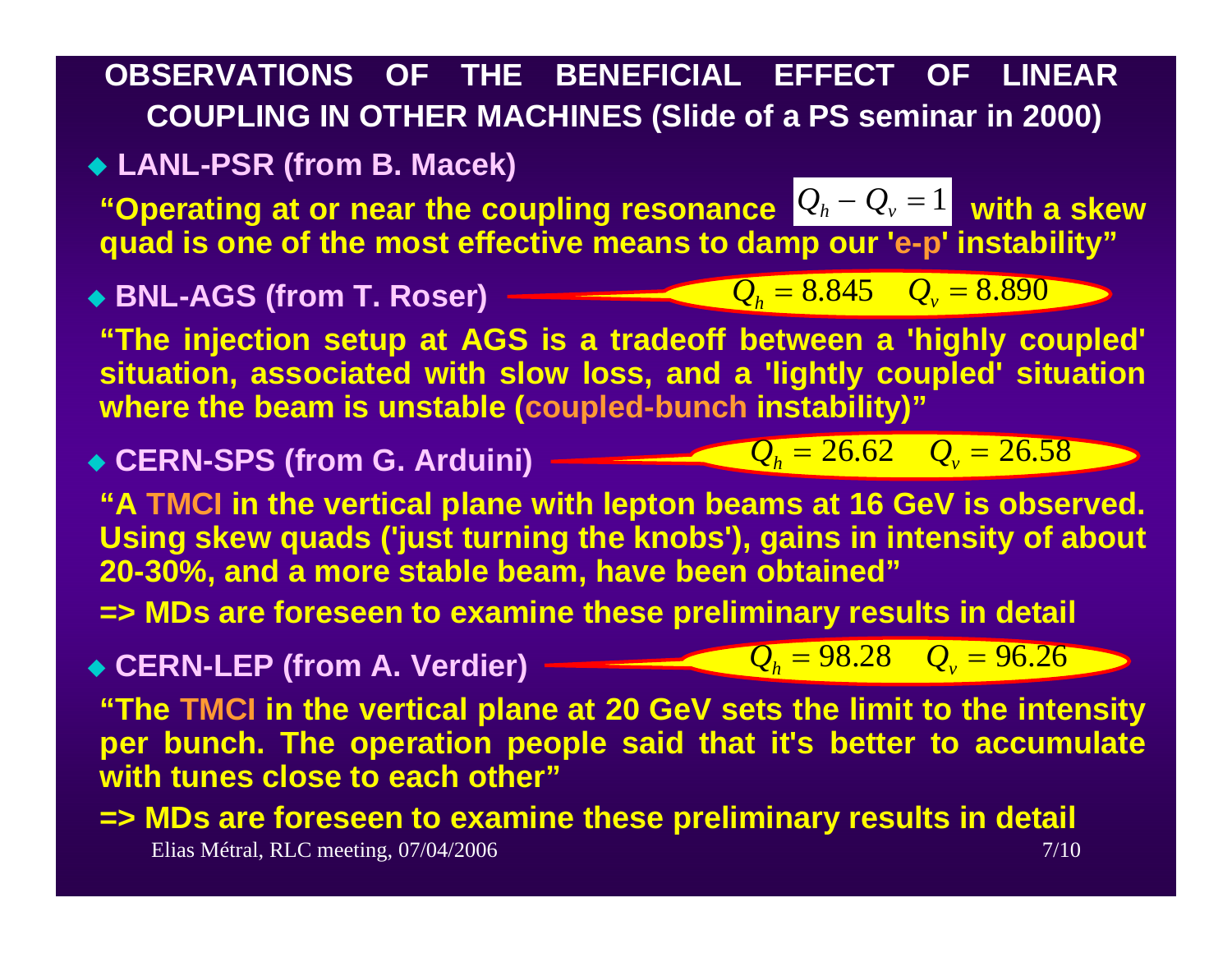#### **SUMMARY AND CONCLUSION (1/3)**

 $\blacklozenge$ **A gain in intensity of 36% is predicted for the SPS with the HEADTAIL code, using the same beam parameters and Broad-Band impedance model as for the study of the time evolution (0 chromaticity, no space charge, no octupoles and no feedback)**

$$
Q_x = 26.180
$$
  $Q_y = 26.185$   $K_{\text{skew}}^{\text{HEADTAIL}} = 0.005 \text{ m}^{-1}$ 

- **A gain in intensity of 39% was predicted from a simple (approximate) theory**
- **Next work**
	- $\blacksquare$  **Check these results (I hope I did not make too many mistakes using HEADTAIL)**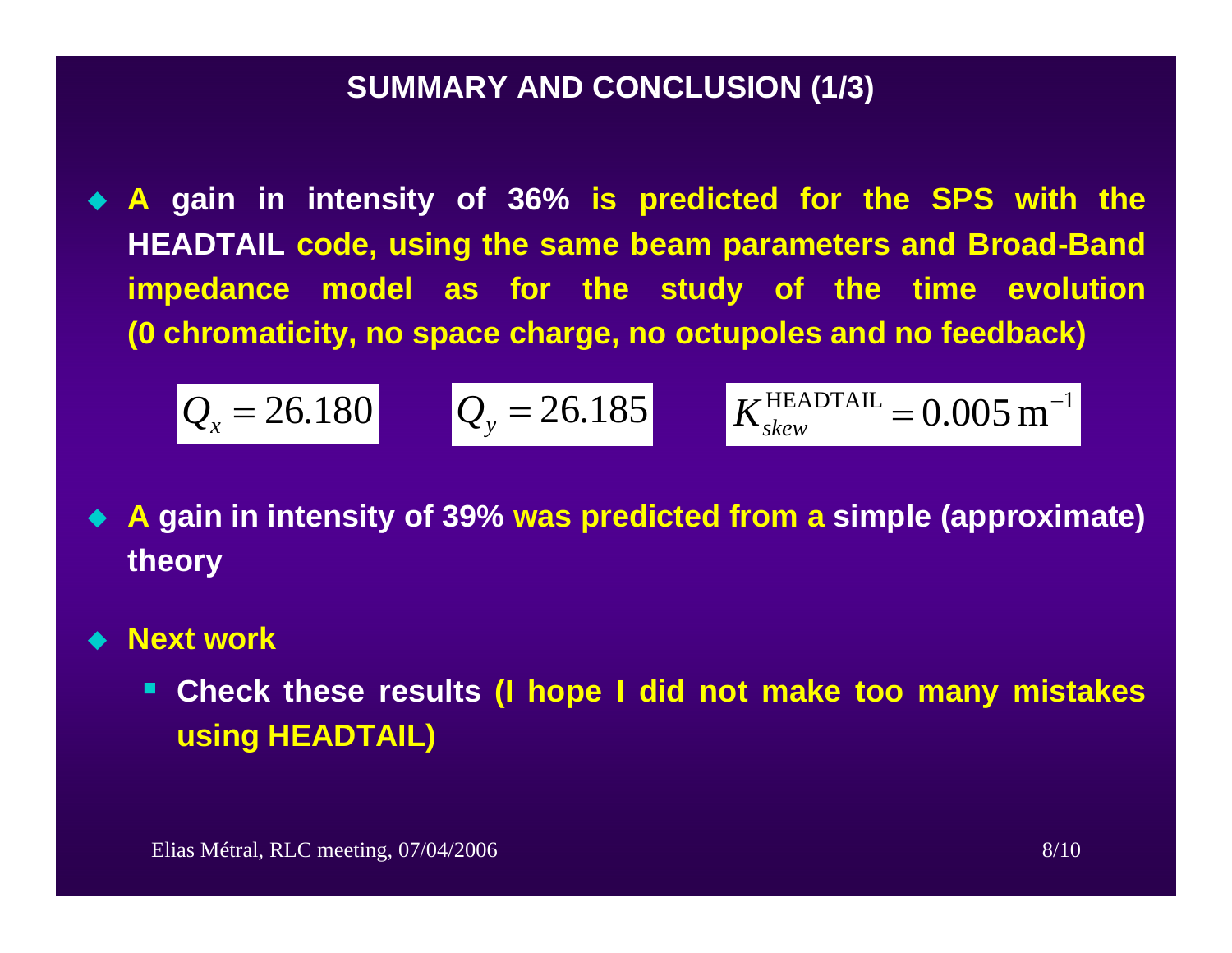### **SUMMARY AND CONCLUSION (2/3)**

 **Try to reproduce the theoretical prediction by varying the ratio between the vertical and horizontal impedances (idea from Massimo )**

# **From simple (approximate) theory**

Factor gained in the intensity threshold